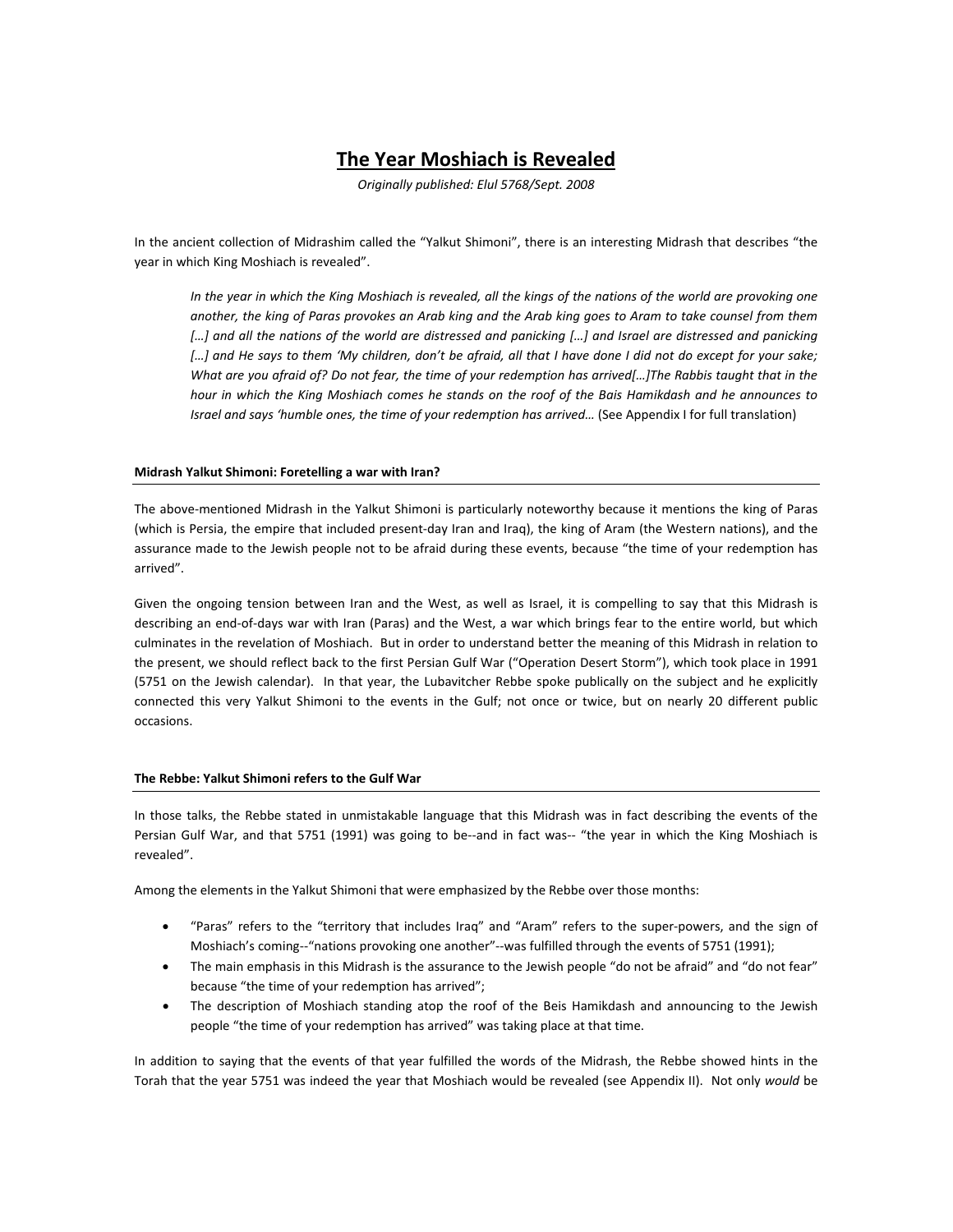revealed, but that indeed these events "testify that this is 'the year in which King Moshiach is revealed'", even though "there is a difficulty to internalize this recognition and feeling that we are standing on the edge of the days of Moshiach".

This raises an obvious question for us: how could 5751 (1991) be the "year in which King Moshiach is revealed" and yet Moshiach still hasn't come?! It would seem obvious that the fact that Moshiach hasn't yet come is a blatant contradiction to saying that Moshiach was revealed in 5751!!

#### **Moshiach was revealed…and still Moshiach didn't come?**

Regarding this logical question, it will help to take a look at the Ohr Hachama, the commentary of R' Avraham Azulai, z"l, on the Zohar:

*[…]so to it will be with the Moshiach after he merits to that neshoma and recognizes himself that he is Moshiach, as it states [in the Zohar] Moshiach will be revealed but he still won't be recognized by the rest of the people[…] (Shemos 7b, quoting R' Chayim Vital, z"l)*

This describes how the initial "revelation" of Moshiach is when the neshoma of Moshiach is revealed to the individual who has been chosen by Hashem to be Moshiach. At the time that this individual receives the neshoma of Moshiach it is a private revelation, "but the rest of humanity will not recognize him"; only later will he be revealed to the people as Moshiach—what we refer to as the "coming of Moshiach".

The reason for this "delay" is found in the Ohr Hachama on Shemos 9a, where it states that *"Moshiach can't redeem Israel from below…only from Above…there needs to be an awakening from below in order to awaken the rachamim from Above, even if the physical Moshiach wants to redeem [them]."* This describes a situation where there already exists the "physical Moshiach" (i.e., the individual to whom has been bestowed the lofty neshoma of Moshiach) who himself knows that he is Moshiach, but the revelation to all of Israel has not yet occurred. We can see this in the language of the Yalkut Shimoni itself: the Midrash begins with "the year in which the King Moshiach is revealed", and the Midrash concludes with "the hour in which the King Moshiach comes".

The year in which Moshiach is *revealed* refers to the initial revelation, when there is still a need to explain the events of the world to the Jewish people, "don't be afraid", etc. The hour when Moshiach *comes* refers to that transcendent moment when the Jews themselves are able to actually see and recognize the light of Moshiach. In other words, the revelation of Moshiach precedes and is distinct from the coming of Moshiach. (And it is self-understood that when there is such a situation—a situation where the man who himself is Moshiach is the only one to whom this has been revealed-- then *only this man* is able to know and to inform others that "the year in which the King Moshiach is revealed" has been fulfilled, etc.) $<sup>1</sup>$  $<sup>1</sup>$  $<sup>1</sup>$ </sup>

#### **War in Iraq: Continuing where we left off**

Back to the question of how the Yalkut Shimoni relates to the international events of the present year: the belligerence of Iran, threats of war, and so on. It is an obvious political and military reality that the present Gulf War (which has placed a large portion of the US military near the borders of Iran) was intended to complete what was started back in 1991. In addition, there are some interesting hints that Divine Providence also views the present war in Iraq as a continuation of 1991. For example: the first Gulf war ended on 15 Adar (5751), and the second US invasion of Iraq

<span id="page-1-0"></span> $<sup>1</sup>$  Note the Rebbe's statements that "The appointing of David, King Moshiach has already taken place[...]The only thing that is</sup> necessary is the acceptance of his kingship by the people." (Mishpatim 5751); "Moshiach himself is literally present, existing now in the world." (Vayera 5752); "We find ourselves already in 'the days of Moshiach.' We only need to open our eyes." (20 Kislev, 5752).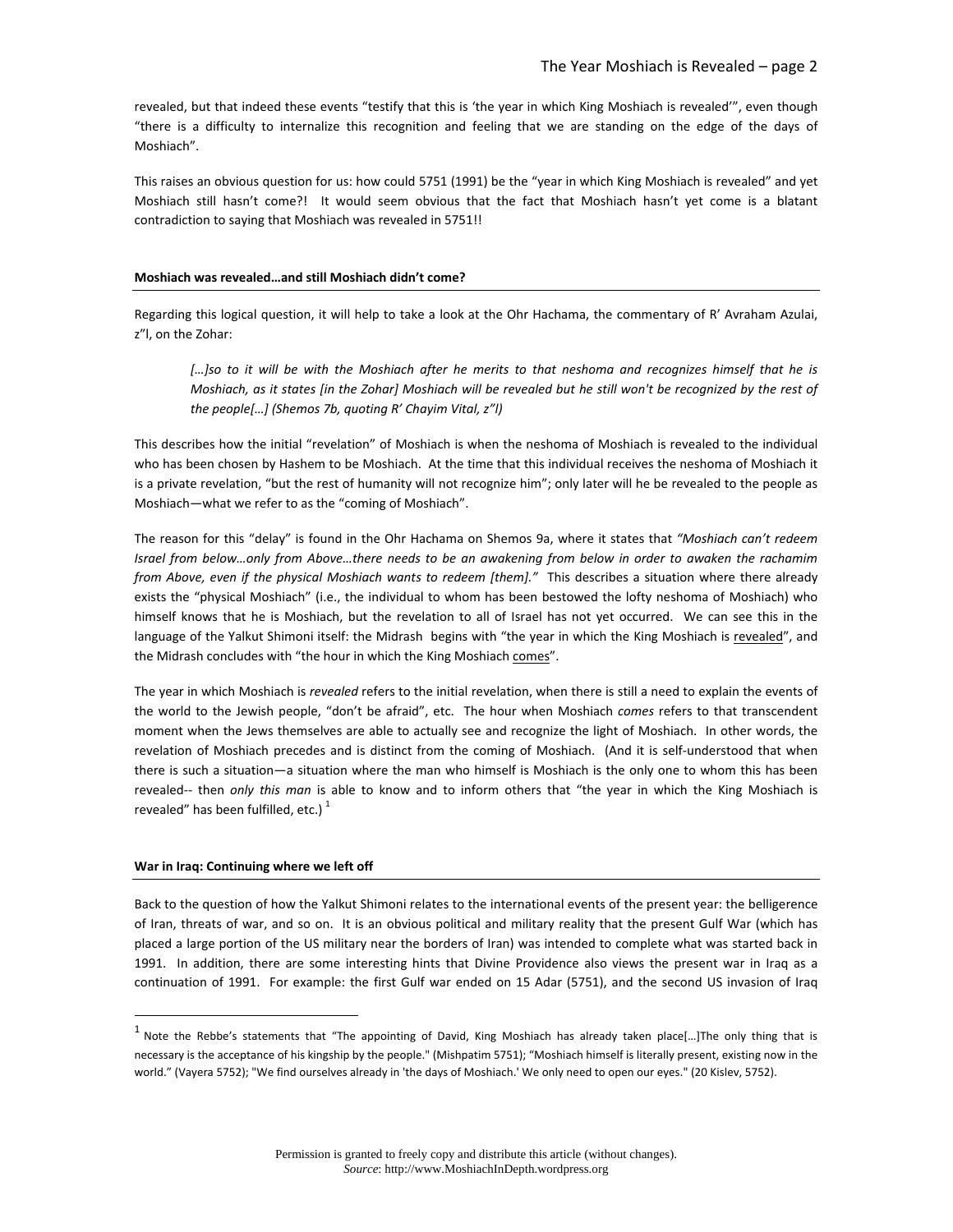began "the next day" on 16 Adar 5763 (2003); on that day, President Bush (Jr.) addressed the Iraqi people and concluded with an expression that echoes the Yalkut Shimoni, "The day of your liberation is near"; and in 5751 Rebbe instructed that a portion of one of his talks regarding the US war in Iraq be withheld from publication, explaining only that "od lachazon mo'ed" "these words will be applicable at a future time"<sup>[2](#page-2-0)</sup>.

It evidence is compelling that the present situation is a continuation of the events of 5751 (1991), and therefore a continuation of the Yalkut Shimoni.<sup>[3](#page-2-1)</sup> Therefore, it is important for us to internalize the message of this Midrash, since it applies to our time as strongly as it applied in 5751. This Yalkut Shimoni is telling us that regardless of any international instability that may develop ("nations of the world provoke each other"), and regardless of how it might look for Israel ("Israel are distressed and panicked and say 'where will we go , where will we go'"), the message Hashem is sending is clear: *"My children, don't be afraid, all that I have done I did only for your sake… humble ones, the time of your redemption has arrived."* 

And the Midrash continues with what happens next: "and if you don't believe, see my light that shines forth upon you, as the verse states, 'Arise, shine, for your light has come, and the glory of the Lord has shone upon you.'…in the same hour the Holy One shines the light of Moshiach and of Israel, as the verse states, 'the nations shall go in your light and kings to the brilliance of your shining'…" In other words: the continuation of the events of 5751 lead to the coming of Moshiach and the true and complete redemption.

# **A War with Iran—Should We be Concerned?**

As regards a response to threats of war, the Rebbe completely ignored the concept of danger and threat and repeated countless times that the Jewish people would enjoy special Divine protection. The Rebbe stated boldly that although the enemies of Israel plan their evil, "they have no substance, and they will not succeed in doing this, since 'the guardian of Israel neither slumbers nor sleeps'" (see Appendix II: #8, Bo). The Rebbe pointed out that the Yalkut Shimoni twice tells the Jewish people "do not be afraid", thus emphasizing the underlying security we should have in Hashem at this time. Some excerpts:

- "The Jewish people have the special promise of the Holy One 'my children don't be afraid, all that I have done I did only for your sake.'[...]It is clear that 'the guardian of Israel neither slumbers nor sleeps' in every place in the world where Jews are found, also outside of Eretz Yisrael." *(#7 Va'era)*
- "[…]these events didn't harm the Jewish people at all, for they are the *pupil of the eye of the Holy One*, 'one who harms you it is as if he harms the pupil of His eye'[…]especially including the Jewish people who dwell in our Holy Land[…]" *(#8 Bo)*
- "Before the geulah the Jewish people dwell with *security* without fear from the fact that 'the nations of the world are distressed and panicked' because 'the rulers of the nations of the world struggle with one another', since the Holy One says to them (Israel), 'My children, don't be afraid, all that I have done I only did for you…' (and it is repeated) 'don't be afraid, the time for your redemption has arrived', 'The King Moshiach…stands on the roof of the Beis Hamikdash and he announces by Israel and says humble ones, the time of your redemption has arrived.'" *(#9 Yisro)*
- "The Holy One says to Israel 'My children, don't be afraid ('you should not take it to heart') all that I did I did only for your sake, the time of your redemption has arrived', namely, that the Holy One Himself is involved with the redemption of Israel." *(#17 Ki Seitze)*

In fact, it is precisely when the Jews trust Hashem and do not fear (as we are instructed by Hashem in the Yalkut Shimoni), and instead Jews "add in their Divine Service in learning Torah and fulfilling its mitzvos[…]this *automatically*

<span id="page-2-0"></span> $2$  "Od lachazon mo'ed" is a verse from Chavakuk 2:3. On these words Rashi comments: "In the future, at the end of years, a prophet will arise who will reveal a vision as to when the time of the fall of Bavel and the redemption of Israel will happen."

<span id="page-2-1"></span><sup>3</sup> See Rabbi Y.Y. Jacobson's article[: http://www.meaningfullife.com/currentevents/gulfwar/The\\_Kabbalah\\_of\\_Basra.php](http://www.meaningfullife.com/currentevents/gulfwar/The_Kabbalah_of_Basra.php)